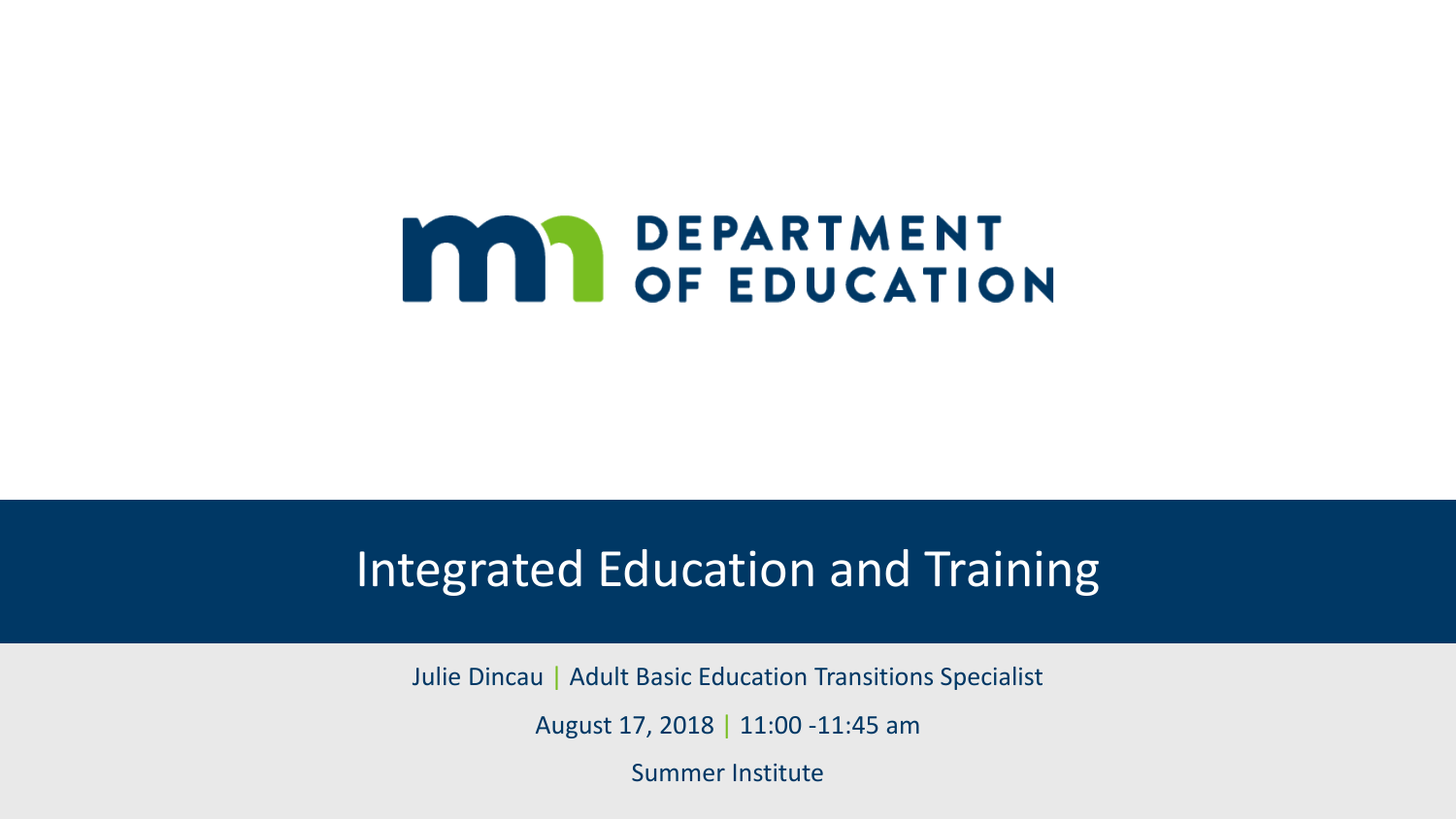#### Objectives for today

- Define Integrated Education and Training
- Recognize IET professional development opportunities
- Walk through and understand the uses of the IET checklist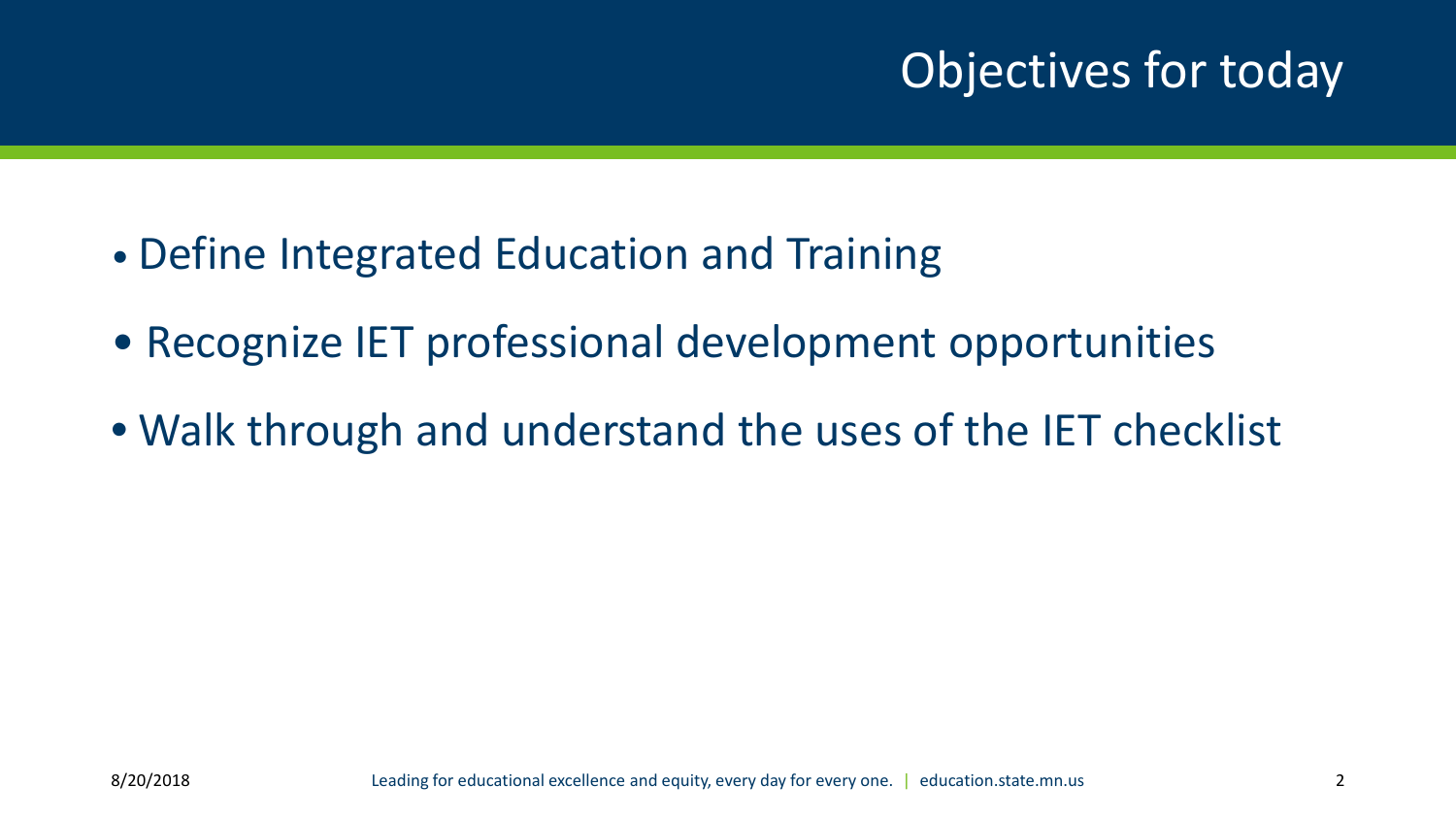#### Integrated Education and Training (IET)

**…a service approach that provides adult education and literacy activities concurrently and contextually with workforce preparation activities and workforce training for a specific occupation or occupational cluster for the purpose of educational and career advancement.**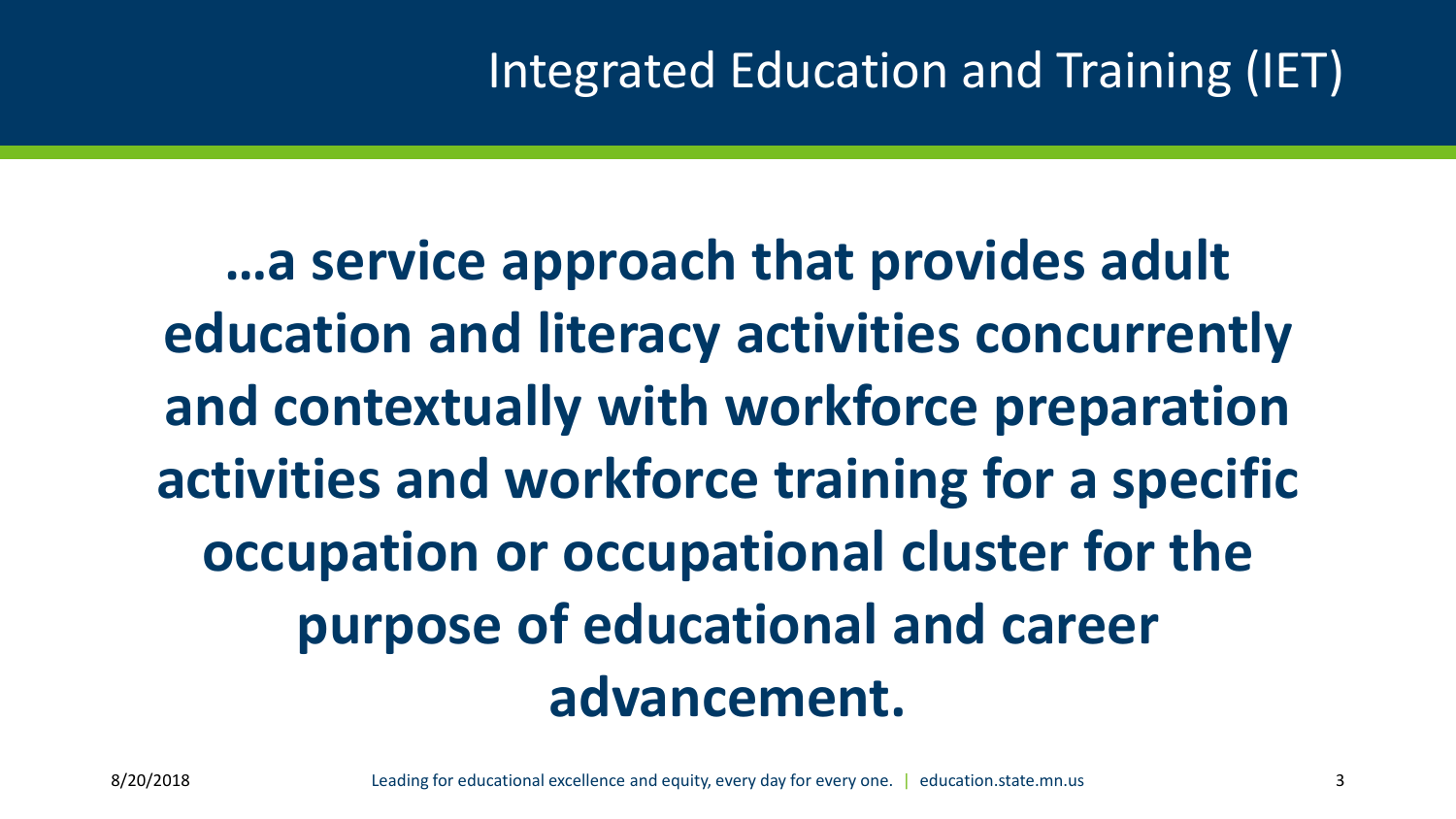**…a service approach that provides (1) adult education and literacy activities concurrently and contextually with (2) workforce preparation activities and (3)workforce training for a specific occupation or occupational cluster for the purpose of educational and career advancement.**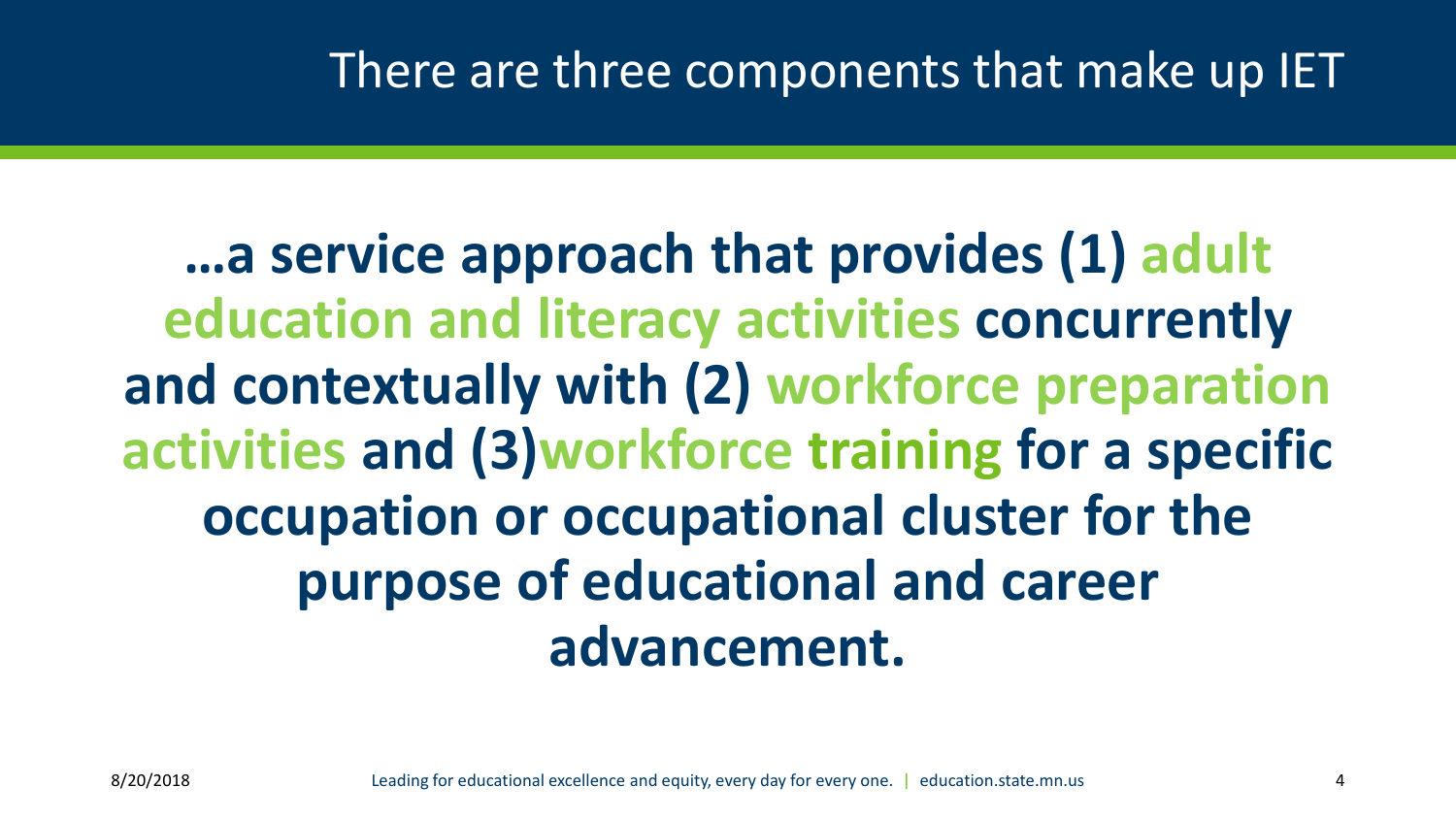#### Adult Education Activities permitted under AEFLA

- 1. Adult Education
- 2. Literacy
- 3. Workplace Adult Education and Literacy Activities
- 4. Family Literacy Activities
- 5. English Language Acquisition Activities (formerly known as ESL/ELL)
- 6. Integrated English Literacy and Civics Education
- 7. Workforce Preparation Activities

#### **8. Integrated Education and Training**

8/20/2018 Leading for educational excellence and equity, every day for every one. | education.state.mn.us 5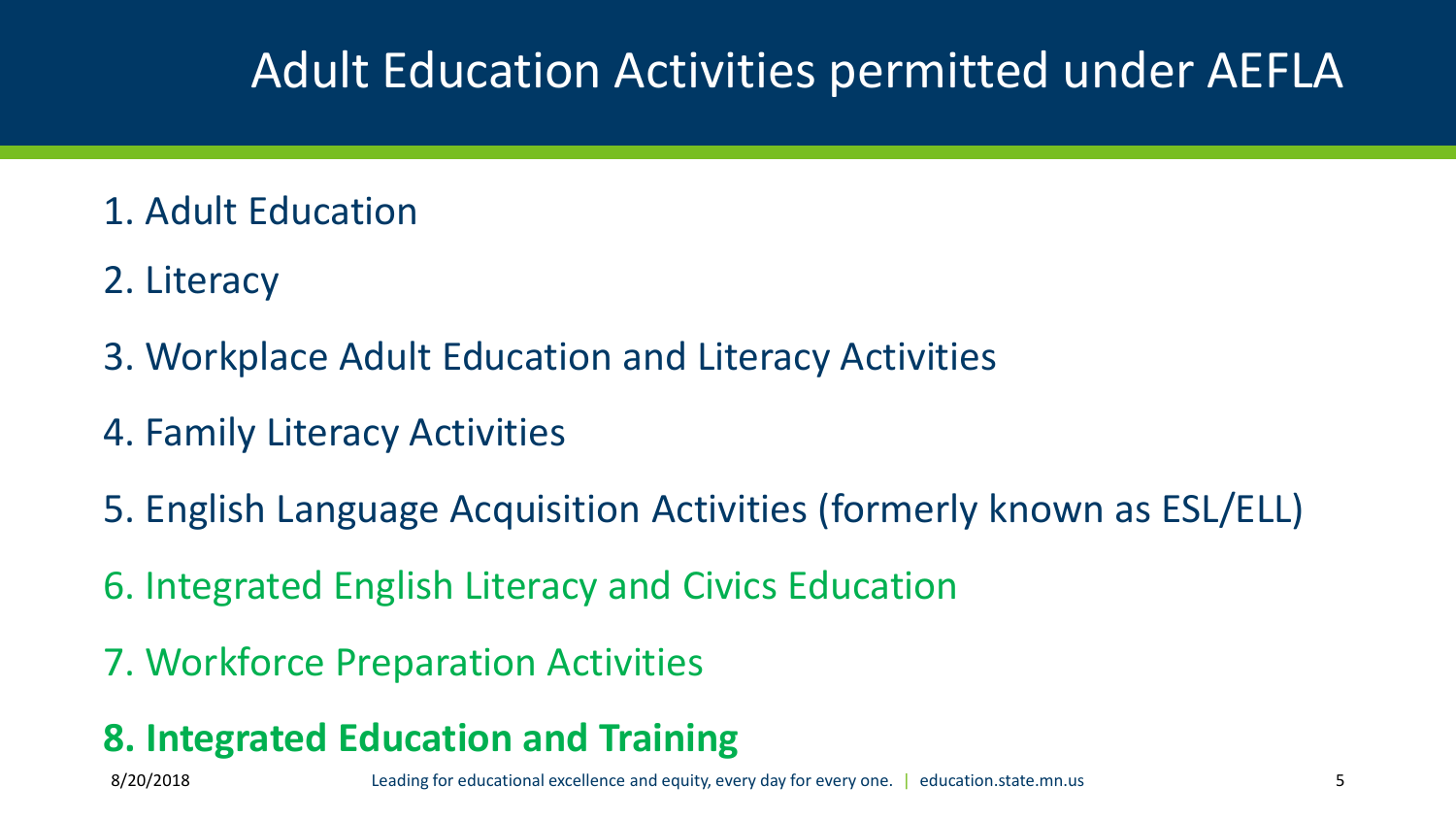#### The three new activities work together!

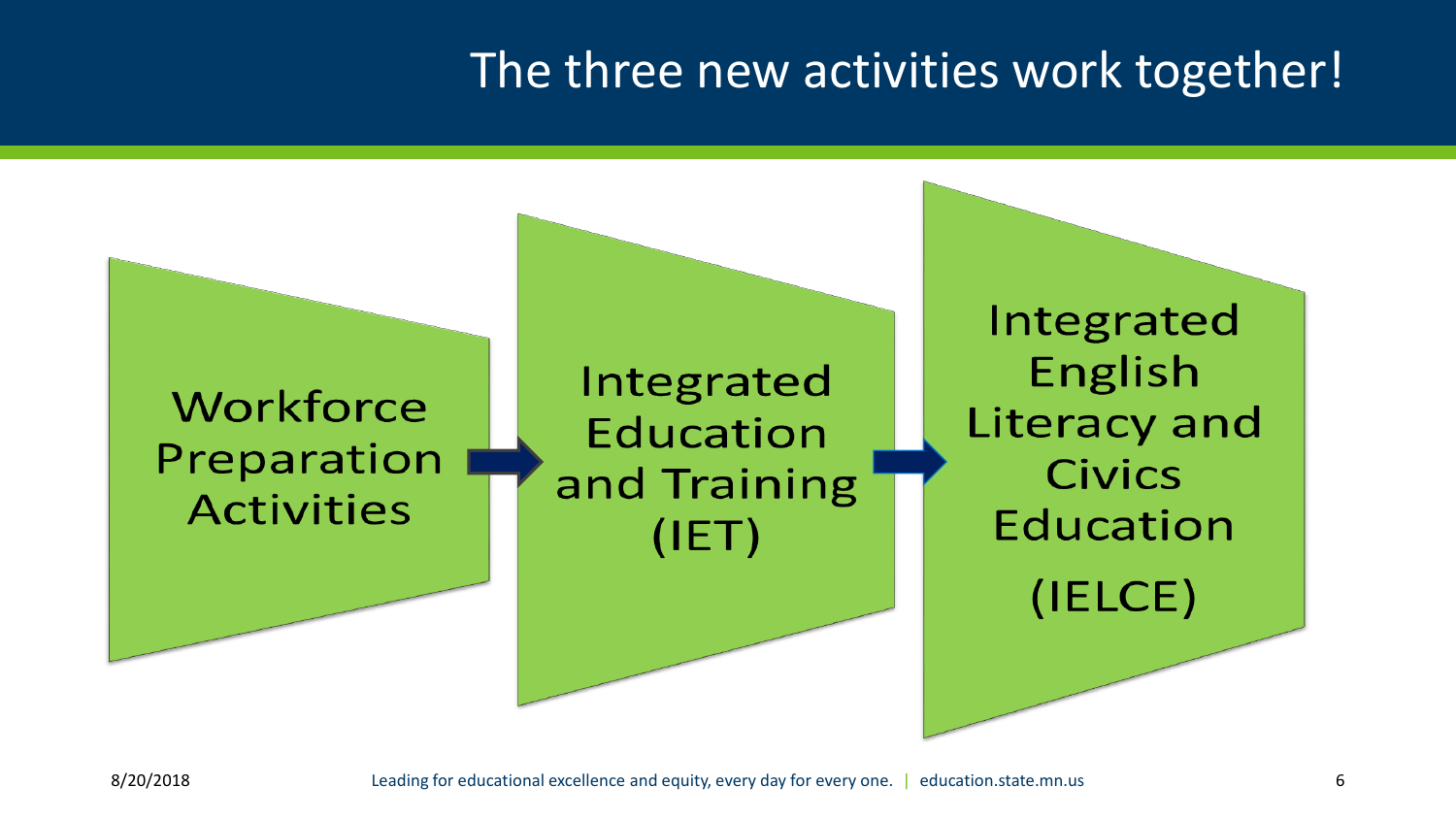#### Federal Contract to Manhattan Strategy Group



## **BUILDING OPPORTUNITIES**

THROUGH INTEGRATED ENGLISH LITERACY AND CIVICS EDUCATION Supporting Successful WIOA Implementation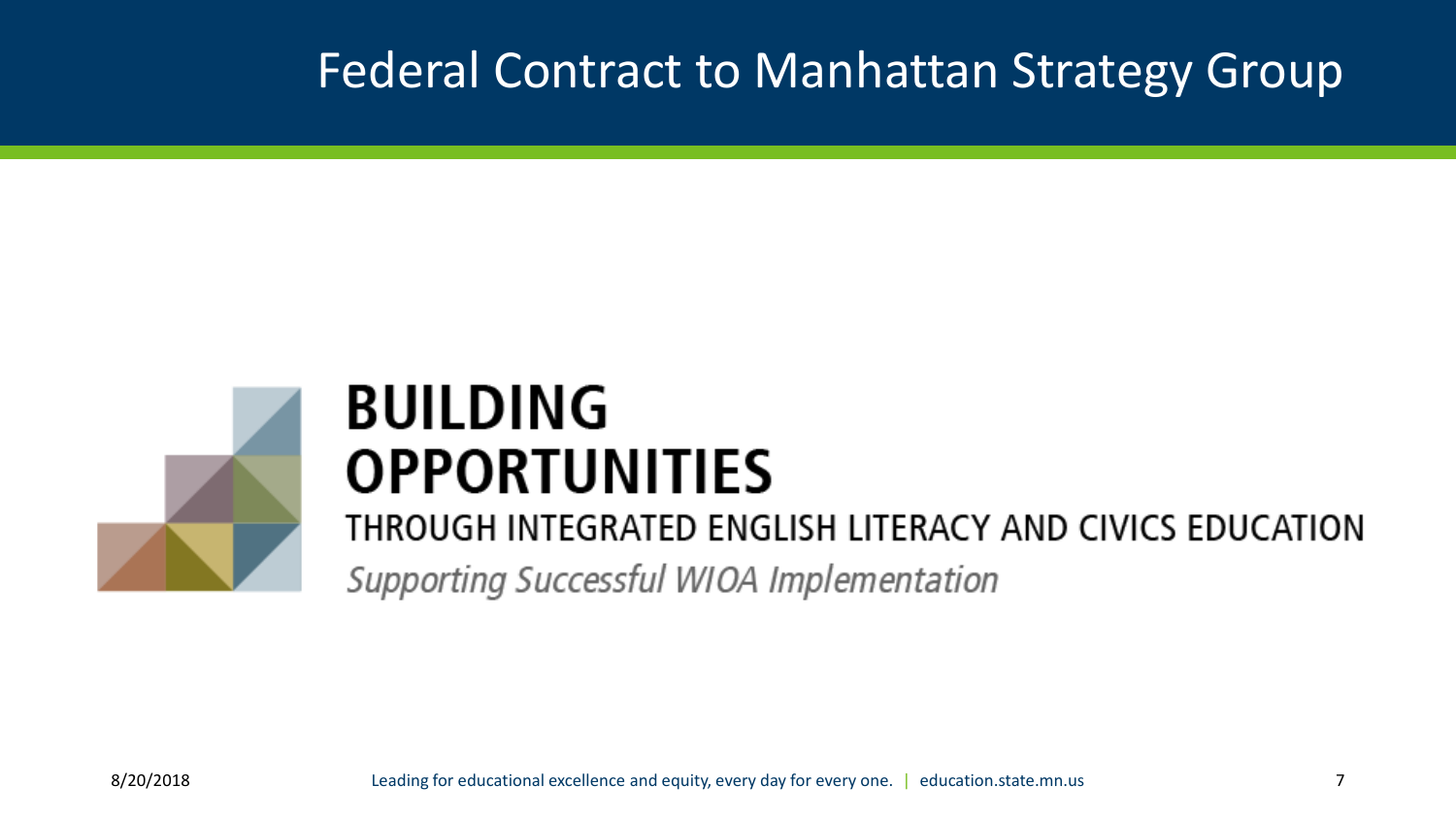## Checklist /Discuss

1a. Where [in what phase] is your IET program with implementing adult education and literacy activities? Please check one.

```
Planning the practice(s)
```
Initial implementation phases (hiring staff, preparing systems, expected go-live date)

Early implementation (recruiting/enrolling participants, some systems/functions, some sites operational)

Full implementation (established practice(s), all systems/functions in place, all sites operational)

```
N/A (not included in program design or other)
```
Please Explain your Choice: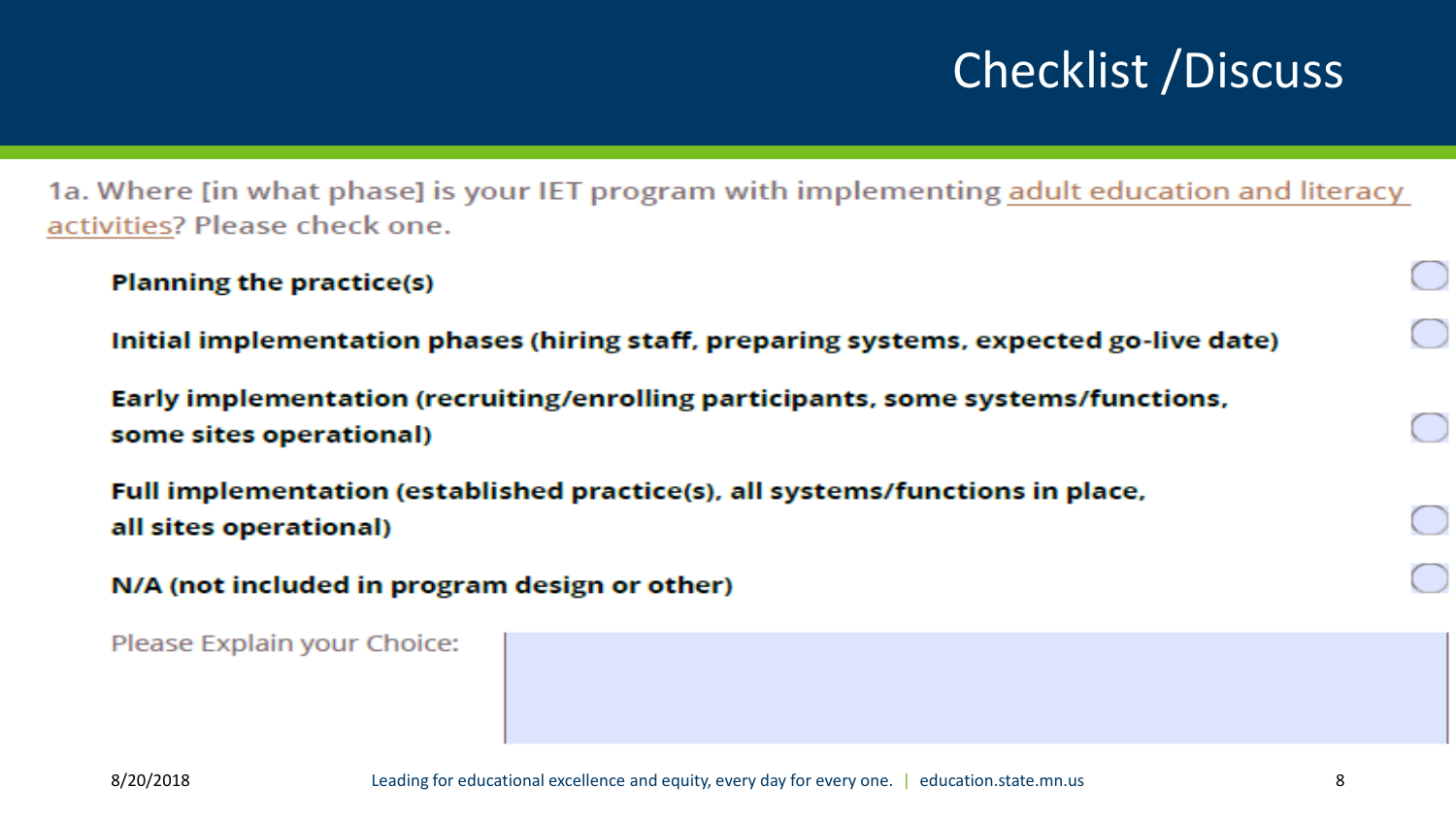#### What is workforce preparation?

"Activities, programs, or services designed to help an individual acquire a combination of basic academic skills, critical thinking skills, digital literacy skills, and self-management skills, including competencies in:

(a) utilizing resources;

- (b) using information;
- (c) working with others;
- (d) understanding systems;
- (e) skills necessary for successful transition into and completion of postsecondary education or training, or employment; and (f) other employability skills…"

(34 CFR §463.34)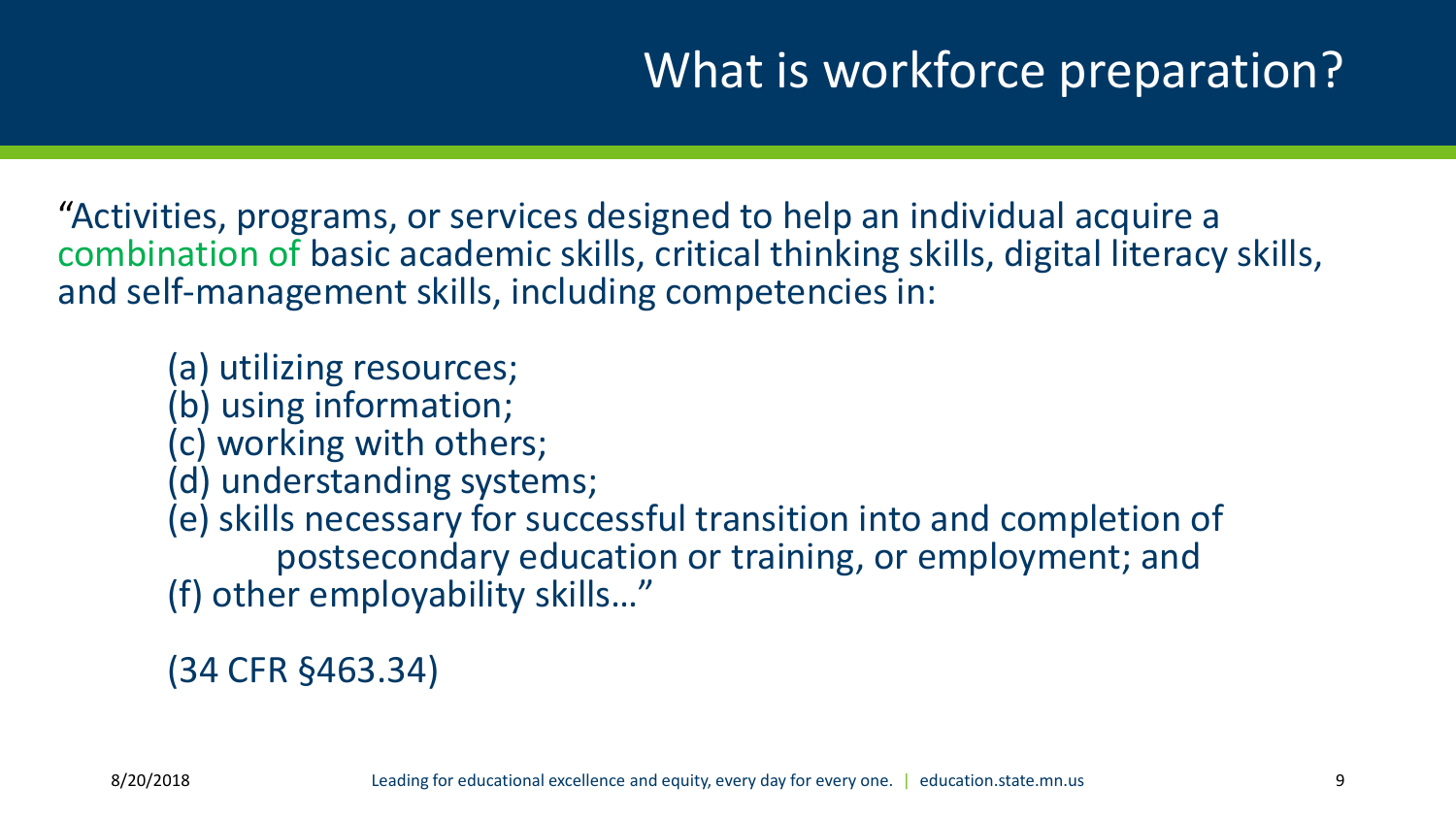#### Workforce Preparation closely resembles ACES

"Activities, programs, or services designed to help an individual acquire a combination of basic academic skills, critical thinking skills, digital literacy skills, and self-management skills, including competencies in: (a) utilizing resources; (b) using information; (c) working with others; (d) understanding systems; (e) skills necessary for successful transition into and completion of postsecondary education or training, or employment; and (f) other employability skills…" (34 CFR §463.34).

Academic, Career and Employment Skills (ACES)

Transitions Integration Framework (TIF) Categories:

1) Effective Communication 2) Learning Strategies 3) Critical Thinking 4) Self-Management 5) Developing a Future Pathways 6) Navigating Systems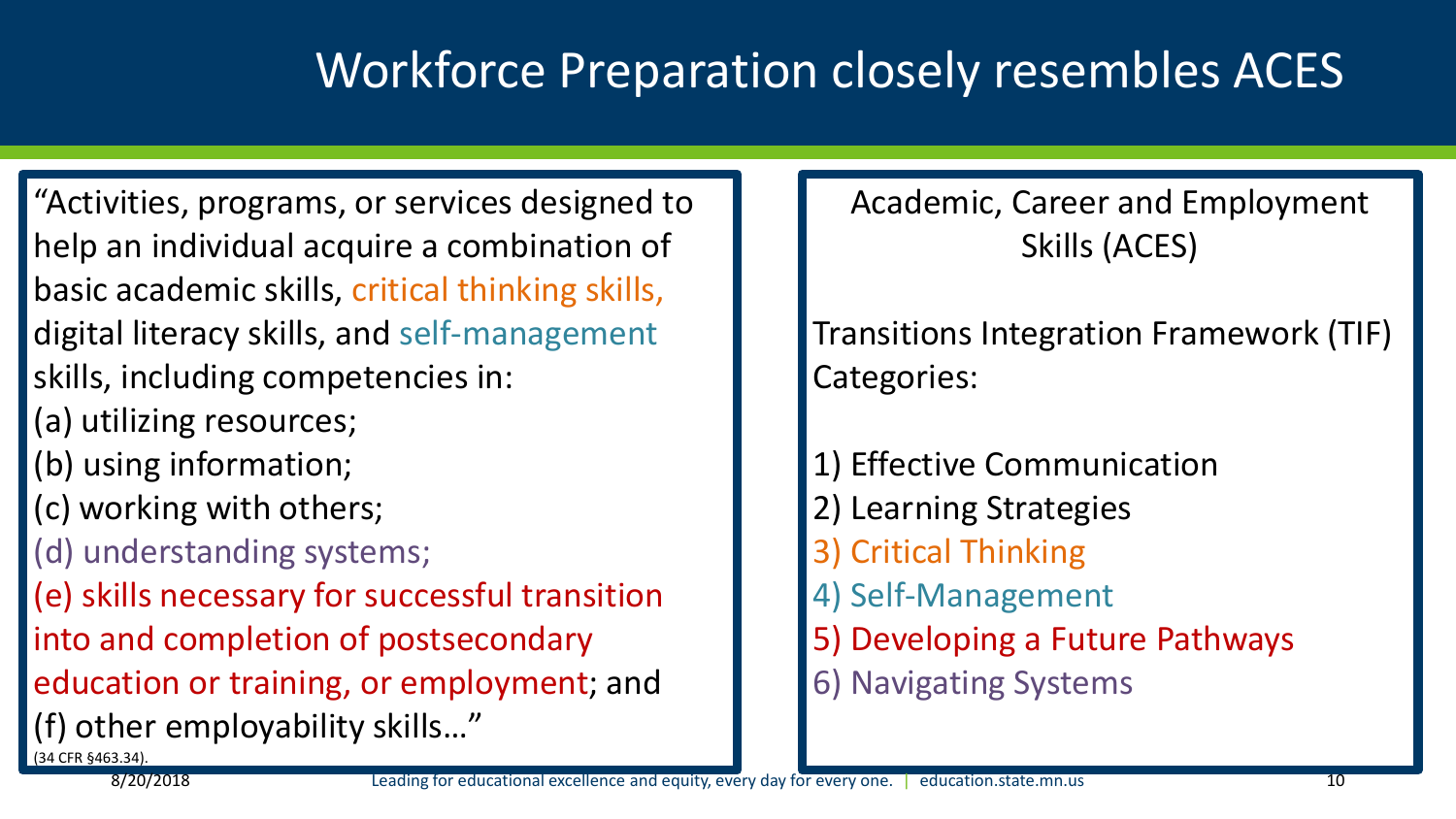#### Take Advantage of the Excellent ACES Professional Development Opportunities



ATLAS offers extensive professional development on how to embed ACES-TIF skills into the classroom. They also offer tools for administrators on how to observe these skills in the classroom.

#### Go To:

http://atlasabe.org/resources/aces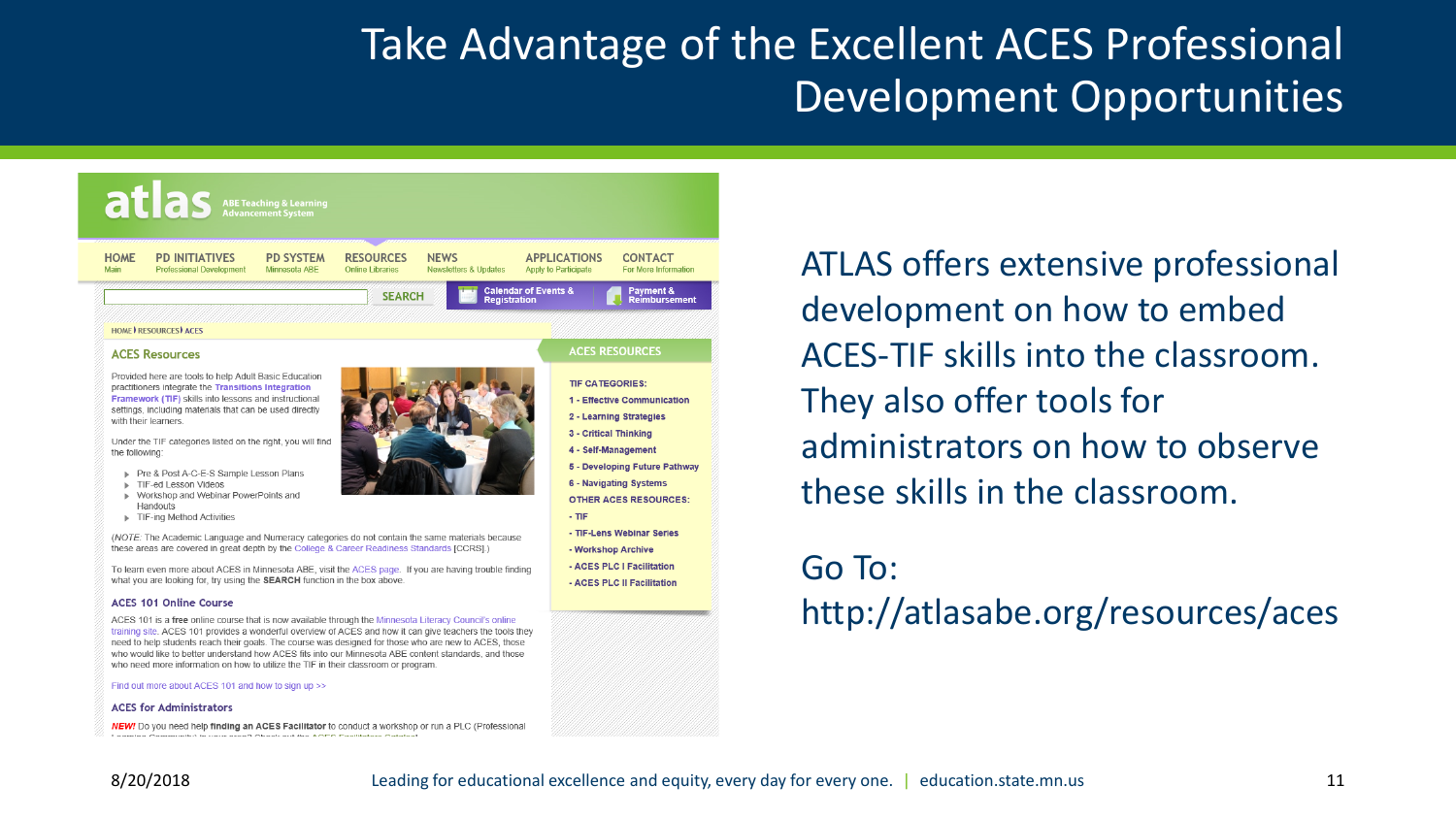#### Workforce Preparation includes Digital Literacy Skills

"Activities, programs, or services designed to help an individual acquire a combination of basic academic skills, critical thinking skills, digital literacy skills, and self-management skills, including competencies in:

- (a) utilizing resources;
- (b) using information;
- (c) working with others;
- (d) understanding systems;

(e) skills necessary for successful transition

into and completion of postsecondary

education or training, or employment; and

(f) other employability skills…" (34 CFR §463.34).

#### Northstar Digital Literacy Standards

- Basic Computer Skills
- World Wide Web
- Windows
- Mac OS X
- Email
- Word
- Social Media
- Excel
- PowerPoint
- Information Literacy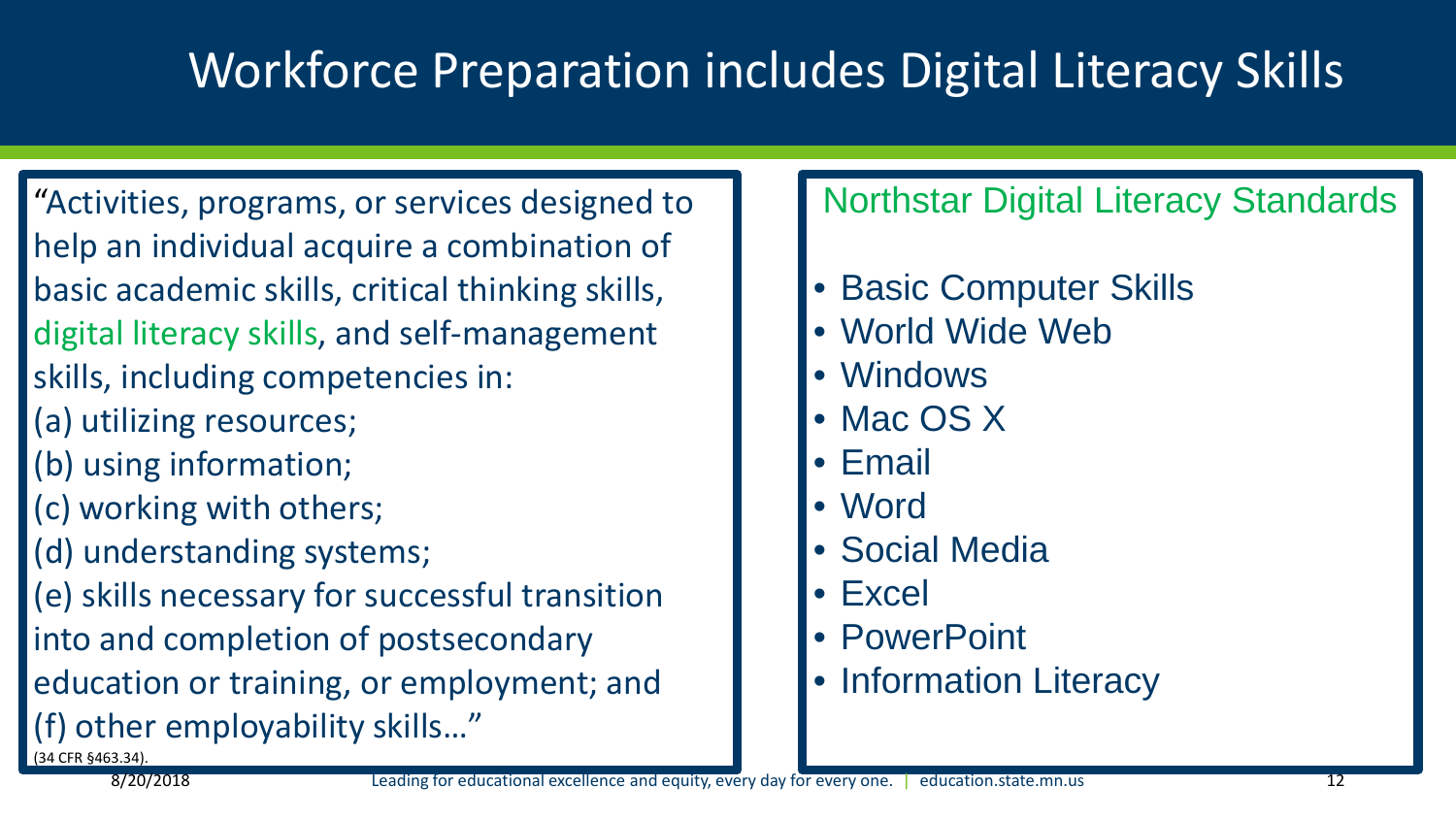## Checklist / Discuss

1a. Where [in what phase] is your IET program with implementing adult education and literacy activities? Please check one.

```
Planning the practice(s)
```
Initial implementation phases (hiring staff, preparing systems, expected go-live date)

Early implementation (recruiting/enrolling participants, some systems/functions, some sites operational)

Full implementation (established practice(s), all systems/functions in place, all sites operational)

```
N/A (not included in program design or other)
```
Please Explain your Choice: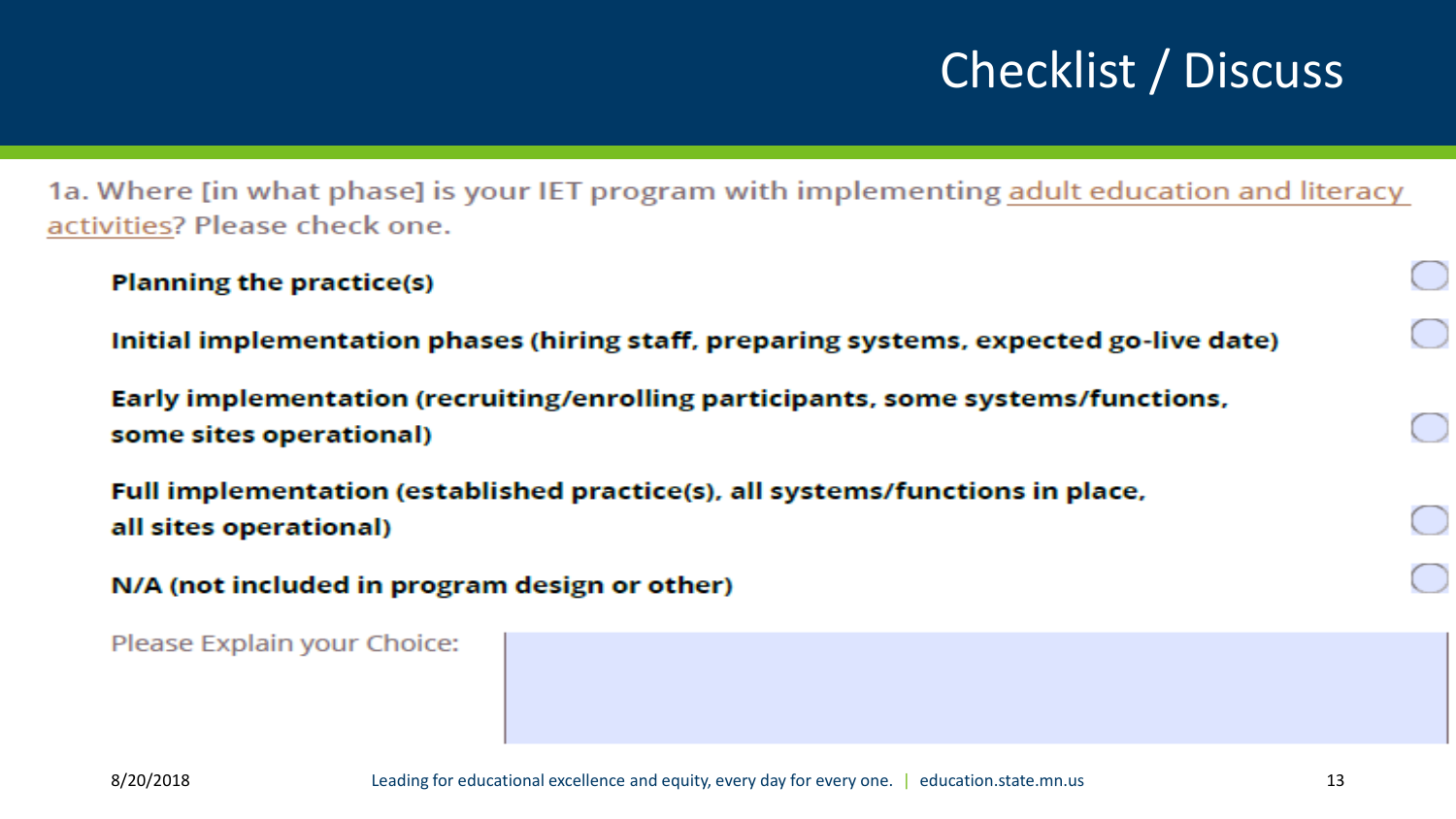## Workforce Training

"may include

(i) occupational skill training…;

(ii) on-the-job training;

(iii) incumbent worker training…;

(iv) programs that combine workplace training with related instruction…:

(v) training programs operated by the private sector;

(vi) skill upgrading and retraining;

(vii) entrepreneurial training;

(viii) transitional jobs…;

(ix) job readiness training provided in combination with services…(i) through (viii);

(x) adult education and literacy activities, including activities of English language acquisition and integrated education and training programs, provided concurrently or in combination with services described in any of clauses (i) through (vii); and

(xi) customized training conducted with a commitment by an employer or group of employers to employ an individual upon successful completion of the training."

(WIOA Section 134(c) (3) (D), P.L. 113-128)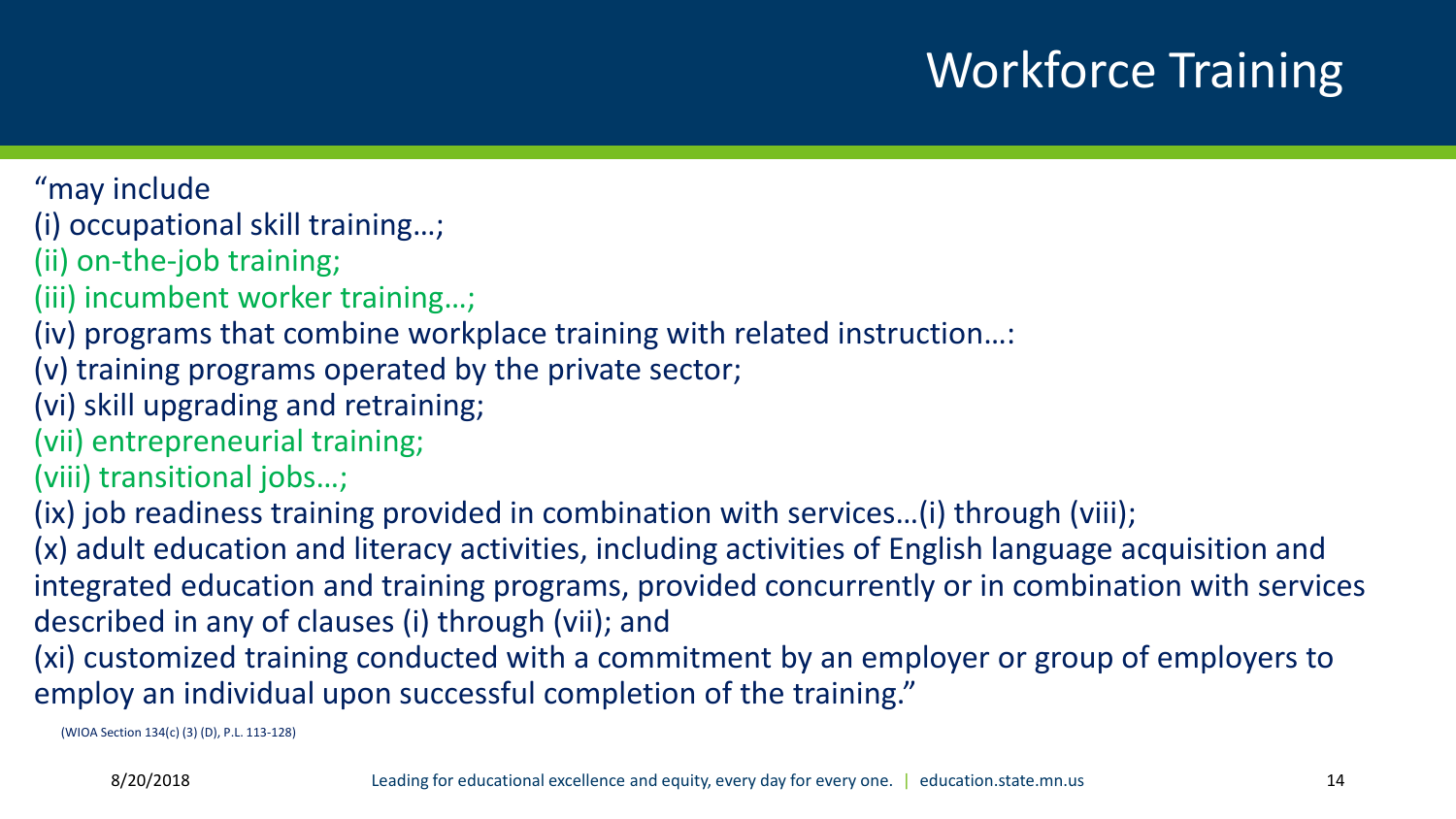## Checklist / Discuss

1a. Where [in what phase] is your IET program with implementing adult education and literacy activities? Please check one.

```
Planning the practice(s)
```
Initial implementation phases (hiring staff, preparing systems, expected go-live date)

Early implementation (recruiting/enrolling participants, some systems/functions, some sites operational)

Full implementation (established practice(s), all systems/functions in place, all sites operational)

```
N/A (not included in program design or other)
```
Please Explain your Choice: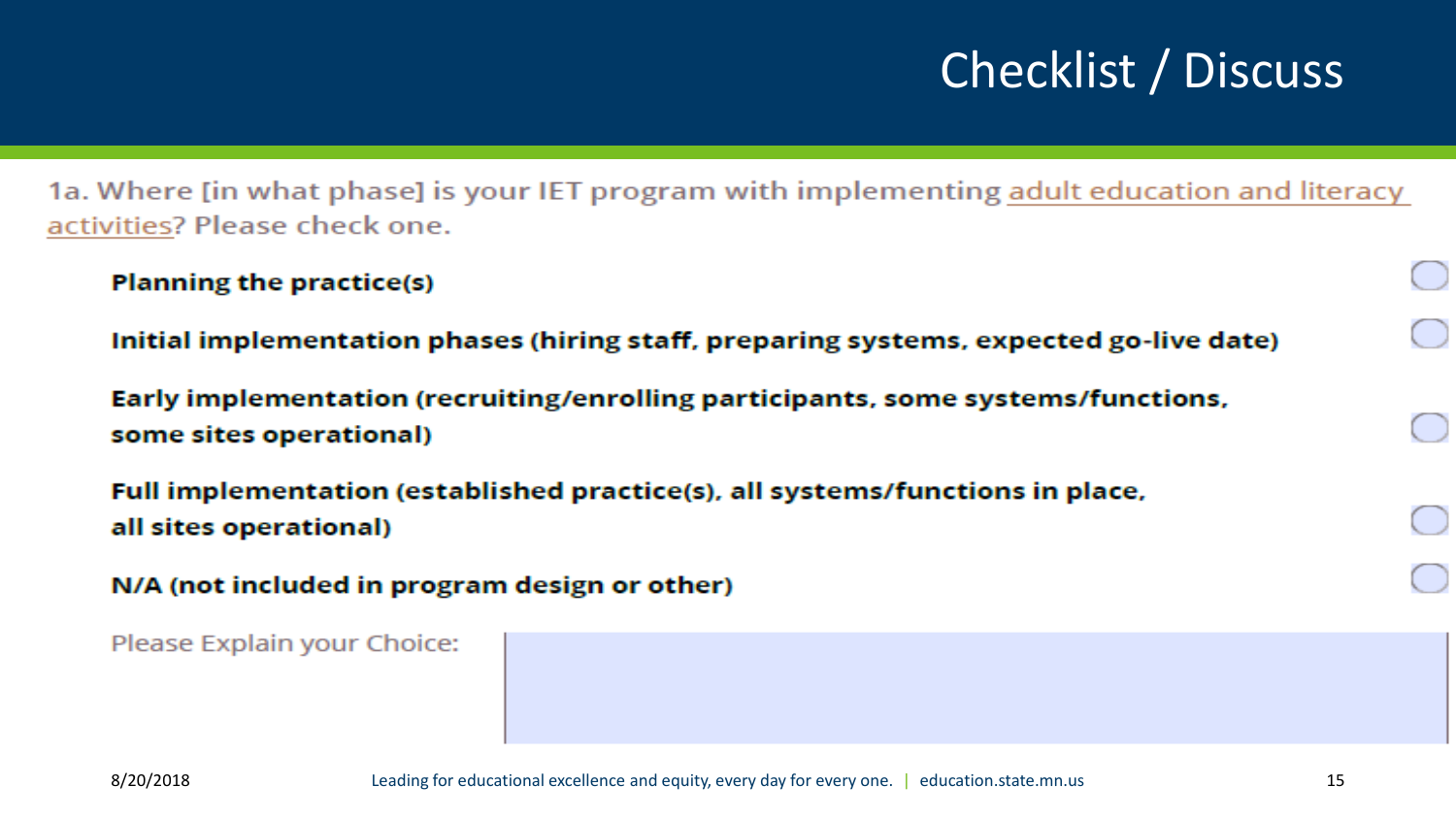#### Concurrently and Contextually

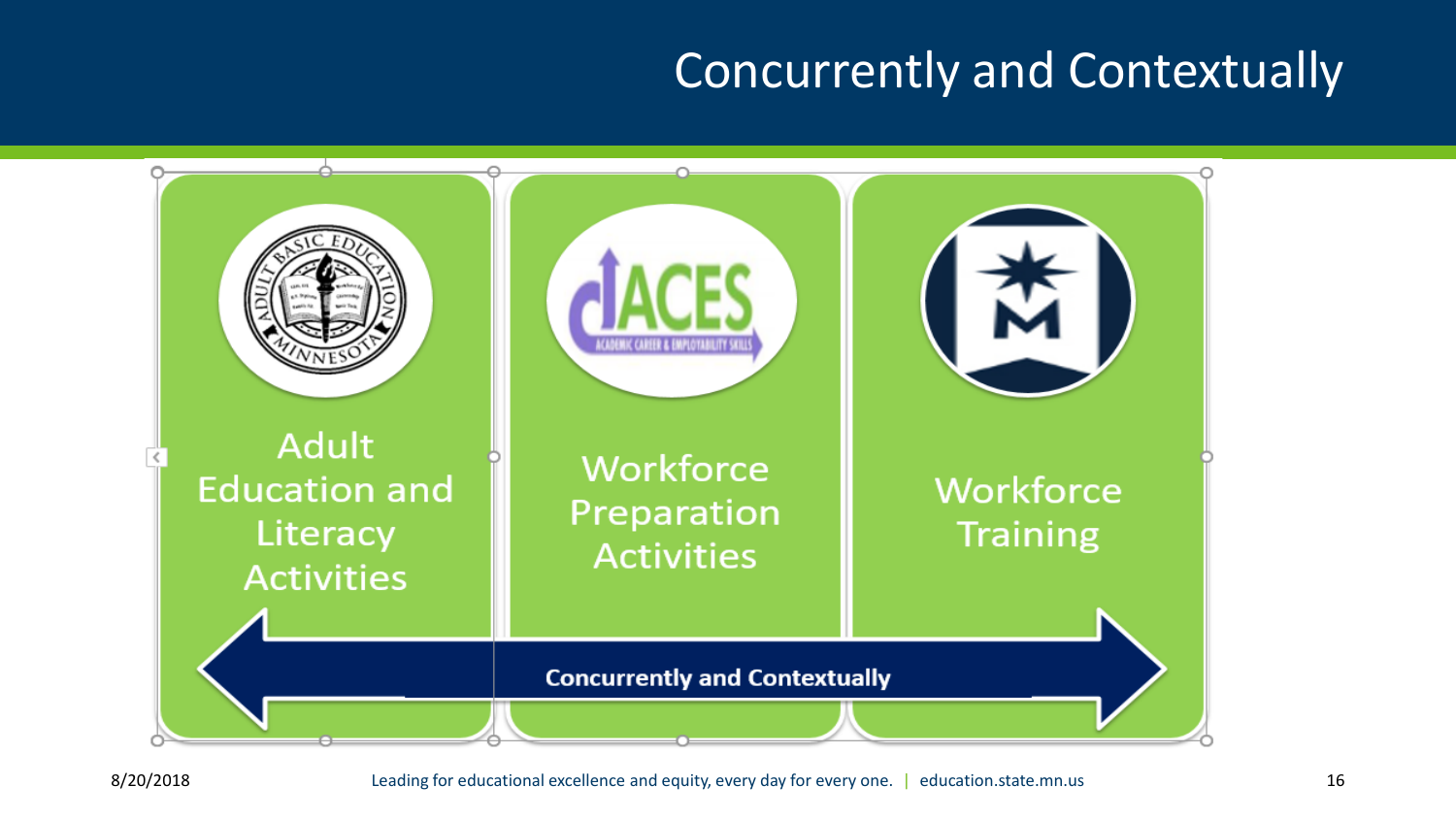## Checklist / Discuss

4. Do your "integrated" services occur concurrently and contextually in ways that your IET program, adult education and literacy activities, and workforce training include the following requirements? (REFERENCE: 34 CFR 463.37 and 436.35)

Contain sufficient intensity and quality based on rigorous research (e.g., research on ( ) YFS reading, writing, math, and English proficiency of eligible individuals)

 $\bigcirc$  YES ( ) **NO Occur simultaneously** 

( ) YES Use occupationally relevant instructional material

Have a single set of learning objectives identifying specific adult education content; workforce preparation activities; and workforce training competencies and program activities functioning cooperatively

. JYFS

( ) ผก

( ) **NO**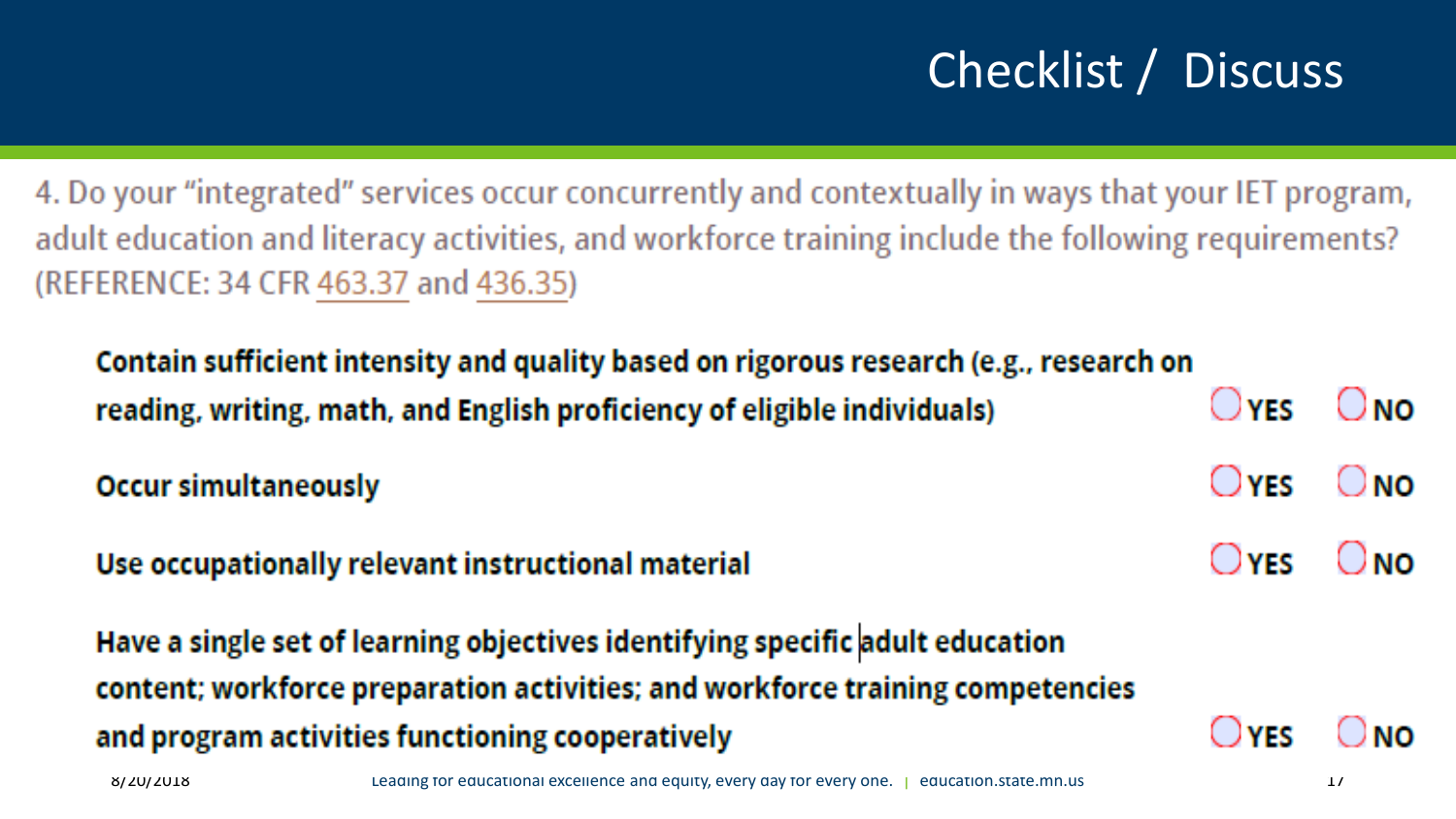#### IET must fit into a Career Pathway

Title I Sec. 3 (7) (Pg. 10.) CAREER PATHWAY.—The term ''career pathway'' means a combination of rigorous and high-quality education, training, and other services that—

(A) aligns with the skill needs of industries in the economy of the State or regional economy involved;

(B) prepares an individual to be successful in any of a full range of secondary or postsecondary education options, including apprenticeships registered under the Act of August 16, 1937

C) includes counseling to support an individual in achieving the individual's education and career goals;

(D) includes, as appropriate, *education offered concurrently with and in the same context as workforce preparation activities* and training for a specific occupation or occupational cluster;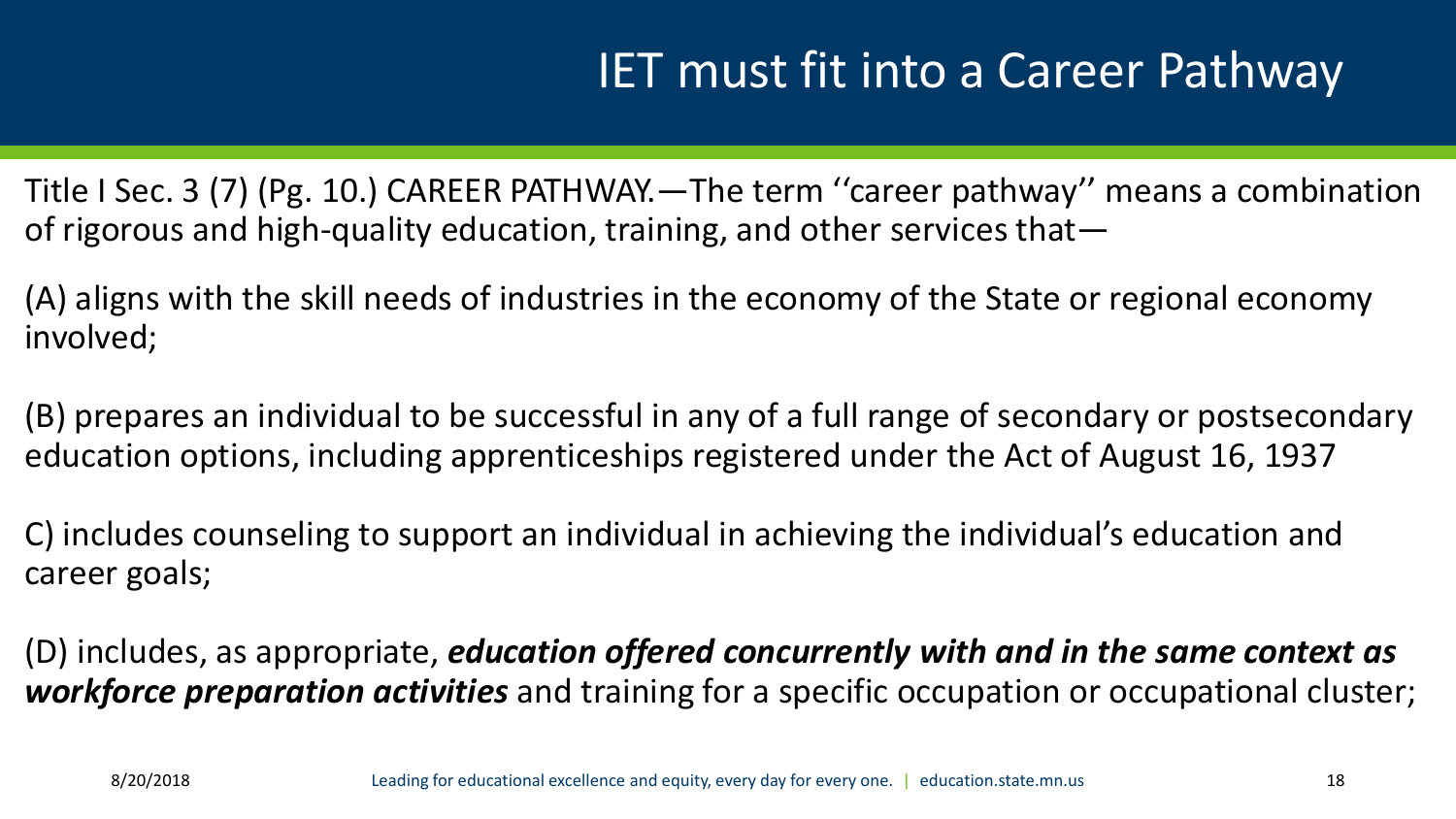(E) organizes education, training, and other services to meet the particular needs of an individual in a manner that accelerates the educational and career advancement of the individual to the extent practicable;

(F) enables an individual to attain a secondary school diploma or its recognized equivalent, and at least 1recognized postsecondary credential; and

(G) helps an individual enter or advance within a specific occupation or occupational cluster.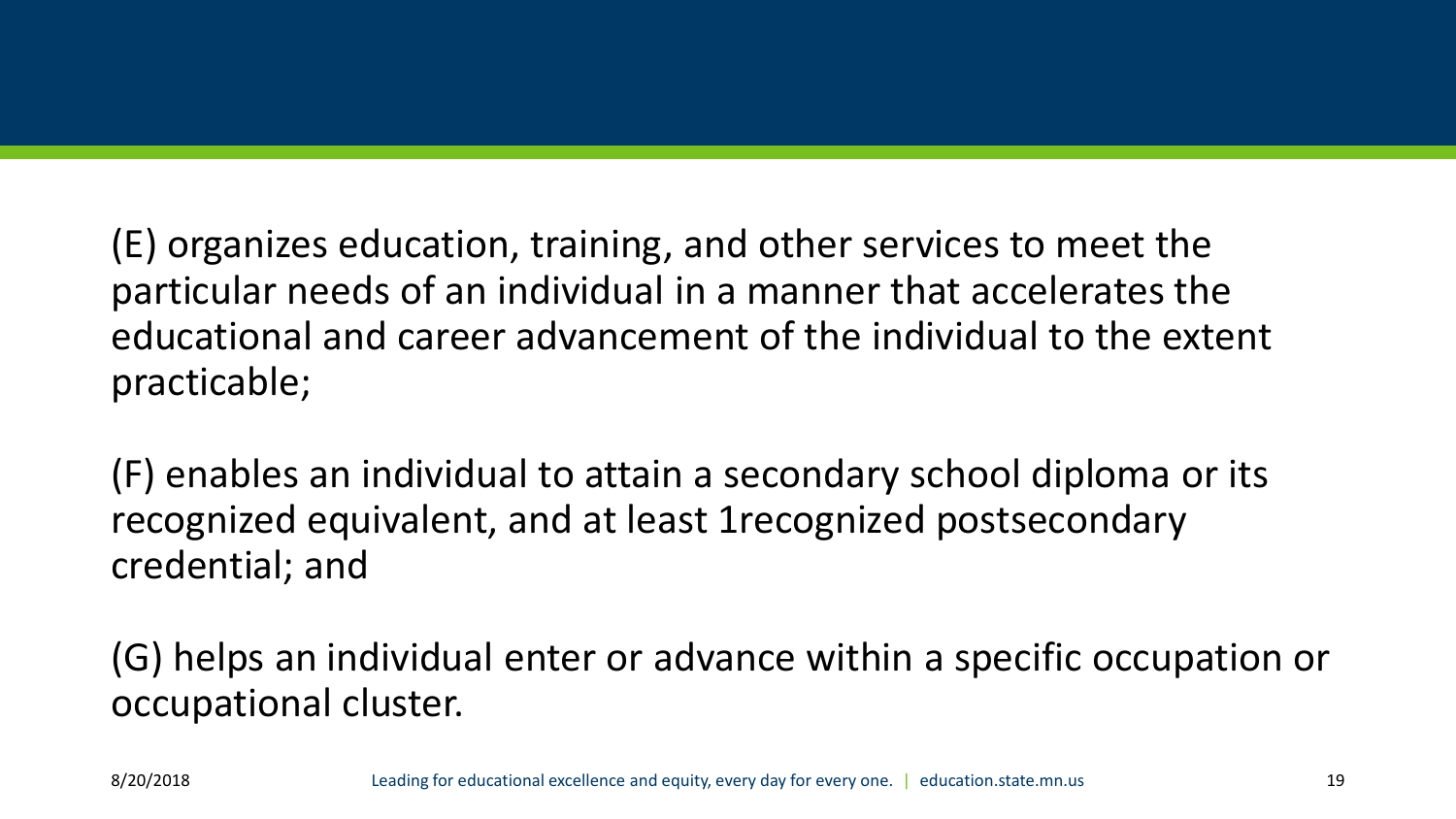## Checklist / Discuss

5. Is your IET program "for the purpose of education and career advancement" met by the following requirements? (REFERENCE: 34 CFR 463.38)

#### Aligning the adult education component with the state's content standards for ( ) YES ONO) adult education as defined in your state's Unified or Combined State Plan

#### AND

Having the IET program part of a career pathway

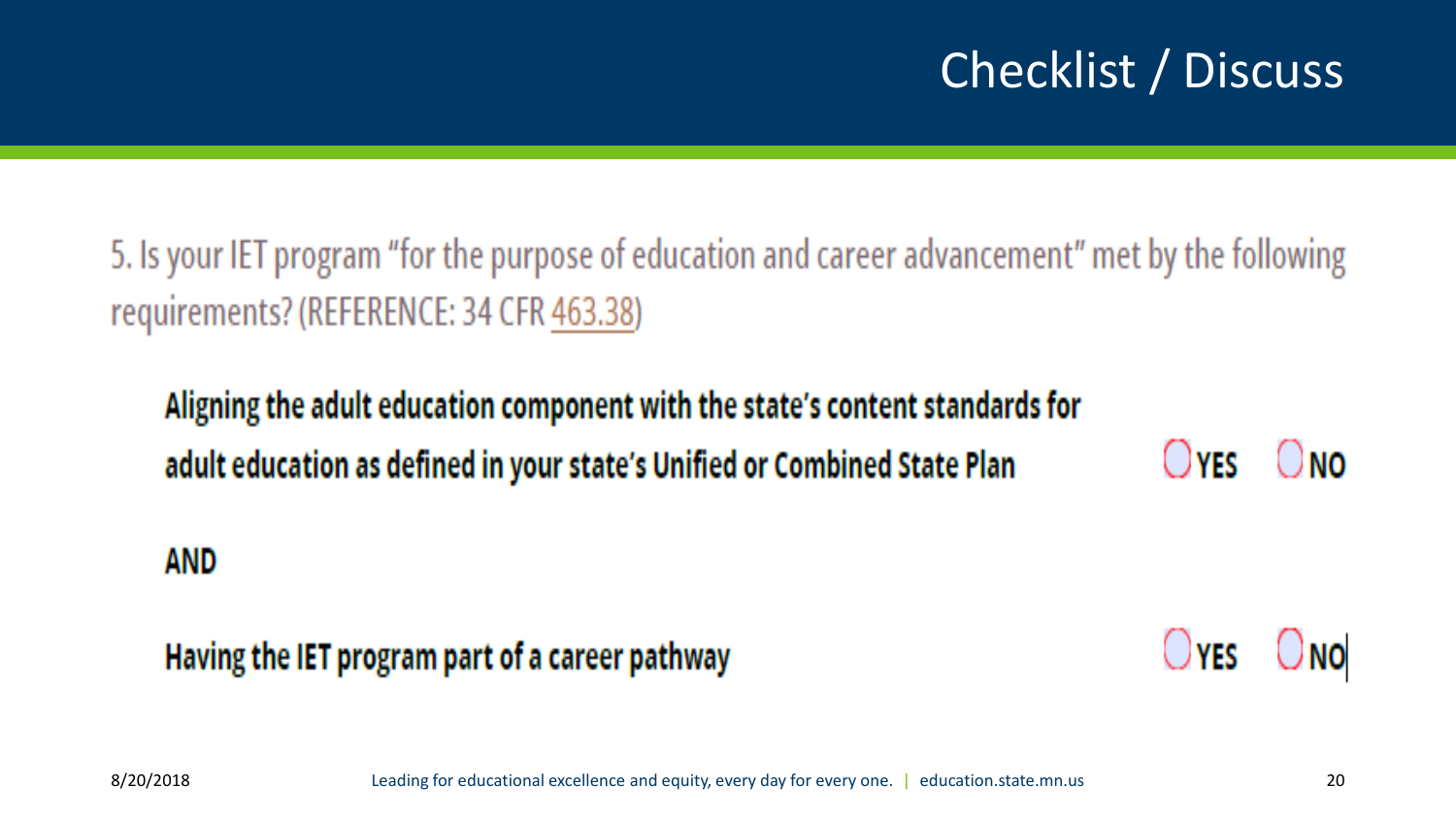#### Recent Federal Clarifications

- National Reporting Outcomes
- Certificate
- Do you have any questions you would like me to bring up to our local representative?